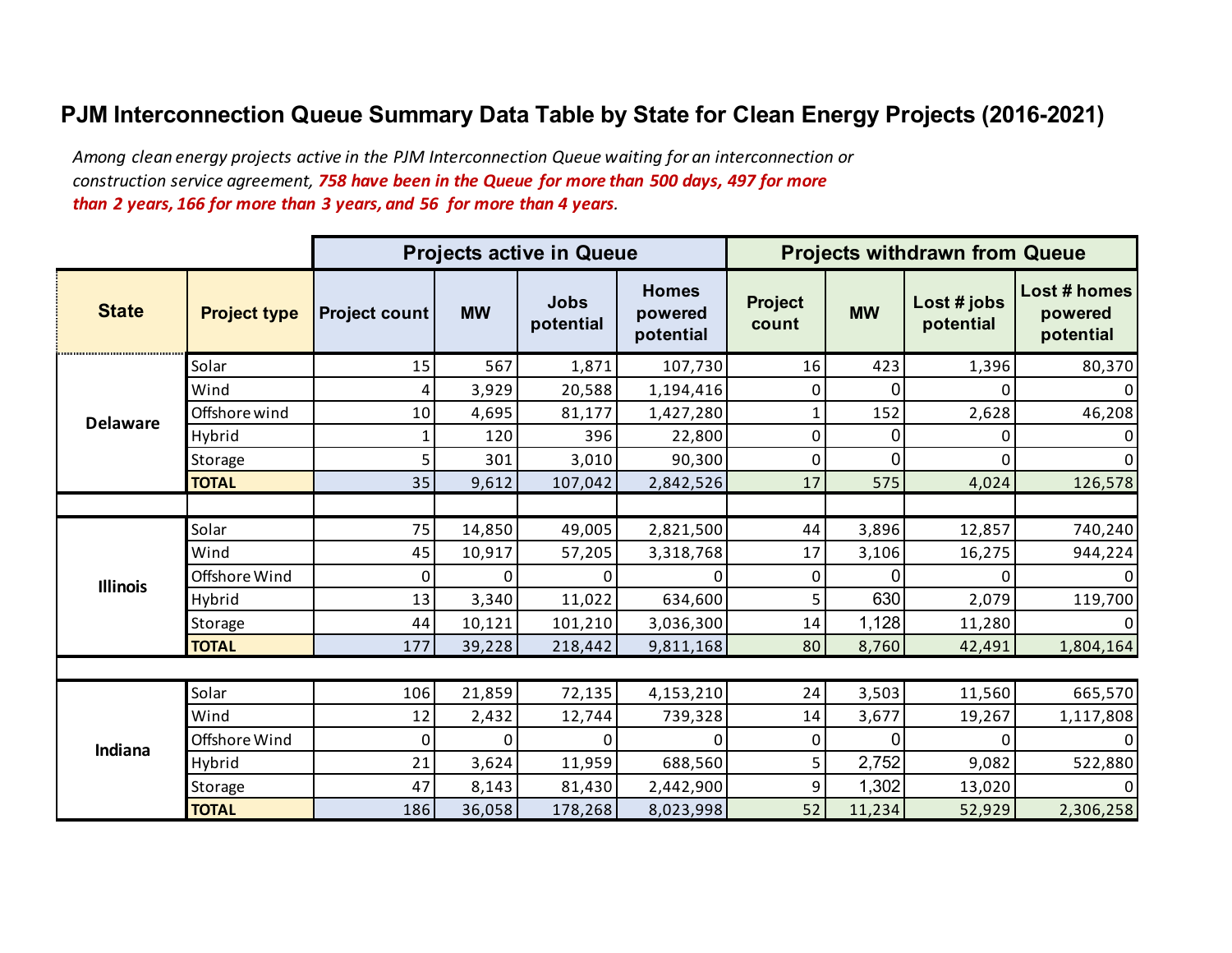|                       |                     |                      | <b>Projects active in Queue</b> |                          | <b>Projects withdrawn from Queue</b> |                         |                |                          |                                      |
|-----------------------|---------------------|----------------------|---------------------------------|--------------------------|--------------------------------------|-------------------------|----------------|--------------------------|--------------------------------------|
| <b>State</b>          | <b>Project type</b> | <b>Project count</b> | <b>MW</b>                       | <b>Jobs</b><br>potential | <b>Homes</b><br>powered<br>potential | <b>Project</b><br>count | <b>MW</b>      | Lost # jobs<br>potential | Lost # homes<br>powered<br>potential |
|                       |                     |                      |                                 |                          |                                      |                         |                |                          |                                      |
| Kentucky              | Solar               | 77                   | 8,507                           | 28,073                   | 1,616,330                            | 23                      | 1,260          | 4,158                    | 239,400                              |
|                       | Wind                | $\mathbf 0$          | 0                               | 0                        | O                                    | 0                       | $\Omega$       | 0                        | 0                                    |
|                       | Offshore Wind       | $\mathbf 0$          | 0                               | $\Omega$                 | $\Omega$                             | $\mathbf 0$             | $\mathbf 0$    | $\Omega$                 | $\mathbf{0}$                         |
|                       | Hybrid              | 28                   | 2,893                           | 9,547                    | 549,670                              | $\,8\,$                 | 1,004          | 3,313                    | 190,760                              |
|                       | Storage             | 9                    | 1,663                           | 16,630                   | 498,900                              | $\mathsf 3$             | 104            | 1,040                    | $\Omega$                             |
|                       | <b>TOTAL</b>        | 114                  | 13,063                          | 54,250                   | 2,664,900                            | 34                      | 2,368          | 8,511                    | 430,160                              |
|                       |                     |                      |                                 |                          |                                      |                         |                |                          |                                      |
|                       | Solar               | 42                   | 2,021                           | 6,669                    | 383,990                              | 80                      | 1,752          | 5,782                    | 332,880                              |
| <b>Maryland</b>       | Wind                | $\pmb{0}$            | 0                               | 0                        | 0                                    | 0                       | $\mathbf 0$    | 0                        | 0                                    |
|                       | Offshore Wind       | $\boldsymbol{0}$     | 0                               | 0                        | $\Omega$                             | 1                       | 160            | 2,766                    | 48,640                               |
|                       | Hybrid              | $\overline{7}$       | 1,736                           | 5,729                    | 329,840                              | 3                       | 155            | 512                      | 29,450                               |
|                       | Storage             | 18                   | 2,042                           | 20,420                   | 612,600                              | 12                      | 494            | 4,940                    | $\Omega$                             |
|                       | <b>TOTAL</b>        | 67                   | 5,799                           | 32,818                   | 1,326,430                            | 96                      | 2,561          | 14,000                   | 410,970                              |
|                       |                     |                      |                                 |                          |                                      |                         |                |                          |                                      |
|                       | Solar               | 13                   | 1,445                           | 4,769                    | 274,550                              | $\mathbf 2$             | 200            | 660                      | 38,000                               |
|                       | Wind                | $\pmb{0}$            | 0                               | 0                        | 0                                    | $\mathbf 0$             | $\mathbf 0$    | 0                        | 0                                    |
| Michigan              | Offshore Wind       | $\boldsymbol{0}$     | 0                               | 0                        | $\Omega$                             | $\pmb{0}$               | $\Omega$       | $\Omega$                 | $\Omega$                             |
|                       | Hybrid              | $\overline{2}$       | 500                             | 1,650                    | 95,000                               | $\overline{2}$          | 349            | 1,152                    | 66,310                               |
|                       | Storage             | 3                    | 252                             | 2,520                    | 75,600                               | $\mathbf 1$             | 225            | 2,250                    | 0                                    |
|                       | <b>TOTAL</b>        | 18                   | 2,197                           | 8,939                    | 445,150                              | 5                       | 774            | 4,062                    | 104,310                              |
|                       |                     |                      |                                 |                          |                                      |                         |                |                          |                                      |
|                       | Solar               | 46                   | 7,122                           | 23,503                   | 1,353,180                            | 44                      | 3,150          | 10,395                   | 598,500                              |
|                       | Wind                | $\mathbf 0$          | 0                               | 0                        | $\Omega$                             | $\mathbf 0$             | 0              | 0                        | $\mathbf{0}$                         |
|                       | Offshore Wind       | $\mathbf 0$          | $\overline{0}$                  | $\Omega$                 | $\Omega$                             | 0                       | $\overline{0}$ | $\Omega$                 | $\Omega$                             |
| <b>North Carolina</b> | Hybrid              | 3                    | 140                             | 462                      | 26,600                               | 10                      | 685            | 2,261                    | 130,150                              |
|                       | Storage             | 12                   | 2,525                           | 25,250                   | 757,500                              | 5                       | 229            | 2,290                    |                                      |
|                       | <b>TOTAL</b>        | 61                   | 9,787                           | 49,215                   | 2,137,280                            | 59                      | 4,064          | 14,946                   | 728,650                              |
|                       |                     |                      |                                 |                          |                                      |                         |                |                          |                                      |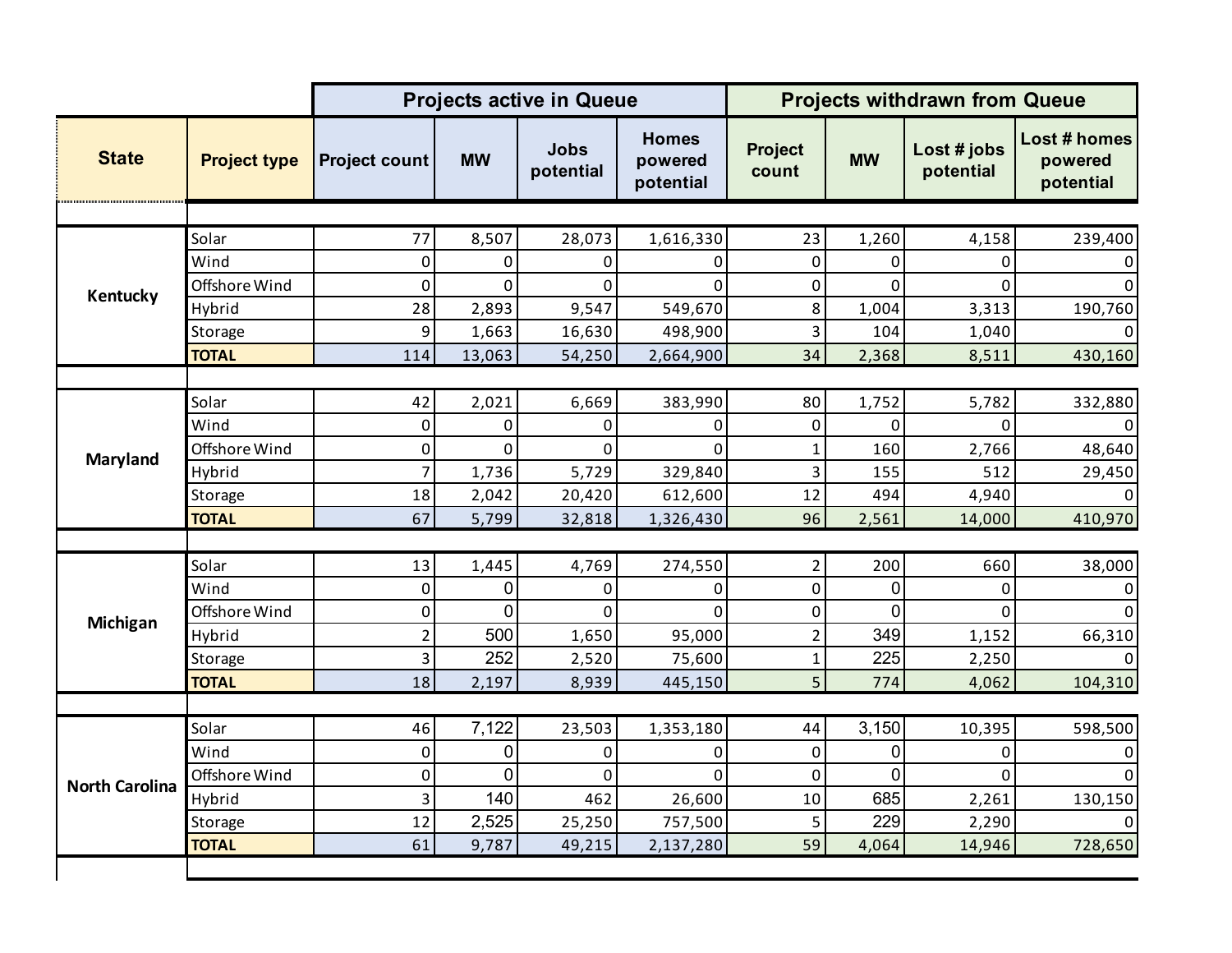|                   |                     |                      |           | <b>Projects active in Queue</b> |                                      | <b>Projects withdrawn from Queue</b> |             |                          |                                      |
|-------------------|---------------------|----------------------|-----------|---------------------------------|--------------------------------------|--------------------------------------|-------------|--------------------------|--------------------------------------|
| <b>State</b>      | <b>Project type</b> | <b>Project count</b> | <b>MW</b> | <b>Jobs</b><br>potential        | <b>Homes</b><br>powered<br>potential | <b>Project</b><br>count              | <b>MW</b>   | Lost # jobs<br>potential | Lost # homes<br>powered<br>potential |
|                   | Solar               | 57                   | 1,195     | 3,944                           | 227,050                              | 108                                  | 891         | 2,940                    | 169,290                              |
|                   | Wind                | $\overline{2}$       | 4,842     | 25,372                          | 1,471,968                            | $\mathbf{1}$                         | 800         | 4,192                    | 243,200                              |
| <b>New Jersey</b> | Offshore Wind       | 11                   | 8,595     | 148,608                         | 2,612,880                            | $\mathbf 1$                          | 445         | 7,694                    | 135,280                              |
|                   | Hybrid              | 9                    | 393       | 1,297                           | 74,670                               | 12                                   | 44          | 145                      | 8,360                                |
|                   | Storage             | 52                   | 3,556     | 35,560                          | 1,066,800                            | 25                                   | 582         | 5,820                    | 0                                    |
|                   | <b>TOTAL</b>        | 131                  | 18,581    | 214,780                         | 5,453,368                            | 147                                  | 2,762       | 20,792                   | 556,130                              |
|                   |                     |                      |           |                                 |                                      |                                      |             |                          |                                      |
|                   | Solar               | 233                  | 29,707    | 98,033                          | 5,644,330                            | 96                                   | 8,012       | 26,440                   | 1,522,280                            |
|                   | Wind                | 5                    | 1,508     | 7,902                           | 458,432                              | 9                                    | 2,268       | 11,884                   | 689,472                              |
| Ohio              | Offshore Wind       | 0                    | 0         | 0                               | $\mathbf{0}$                         | $\pmb{0}$                            | 0           | 0                        | 0                                    |
|                   | Hybrid              | 39                   | 5,716     | 18,863                          | 1,086,040                            | $\mathbf 1$                          | 90          | 297                      | 17,100                               |
|                   | Storage             | 54                   | 12,253    | 122,530                         | 3,675,900                            | 12                                   | 2,192       | 21,920                   | 0                                    |
|                   | <b>TOTAL</b>        | 331                  | 49,184    | 247,328                         | 10,864,702                           | 118                                  | 12,562      | 60,541                   | 2,228,852                            |
|                   |                     |                      |           |                                 |                                      |                                      |             |                          |                                      |
|                   | Solar               | 360                  | 13,617    | 44,936                          | 2,587,230                            | 139                                  | 5,353       | 17,665                   | 1,017,070                            |
|                   | Wind                | 5                    | 590       | 3,092                           | 179,360                              | 10                                   | 1,162       | 6,089                    | 353,248                              |
| Pennslyvania      | Offshore Wind       | 0                    | 0         | $\Omega$                        | $\Omega$                             | $\pmb{0}$                            | $\Omega$    | 0                        | 0                                    |
|                   | Hybrid              | 53                   | 3,135     | 10,346                          | 595,650                              | 11                                   | 900         | 2,970                    | 171,000                              |
|                   | Storage             | 54                   | 8,535     | 85,350                          | 2,560,500                            | 23                                   | 1,874       | 18,740                   |                                      |
|                   | <b>TOTAL</b>        | 472                  | 25,877    | 143,723                         | 5,922,740                            | 183                                  | 9,289       | 45,464                   | 1,541,318                            |
|                   |                     |                      |           |                                 |                                      |                                      |             |                          |                                      |
|                   | Solar               | 0                    | 0         | 0                               | $\overline{0}$                       | $\pmb{0}$                            | $\pmb{0}$   | 0                        | 0                                    |
|                   | Wind                | 0                    | 0         | 0                               | 0                                    | $\pmb{0}$                            | 0           | 0                        | $\pmb{0}$                            |
| <b>Tennessee</b>  | Offshore Wind       | 0                    | 0         | $\overline{0}$                  | $\Omega$                             | $\mathbf 0$                          | 0           | $\mathbf 0$              | 0                                    |
|                   | Hybrid              | $\overline{c}$       | 156       | 515                             | 29,640                               | $\pmb{0}$                            | $\pmb{0}$   | $\pmb{0}$                | $\pmb{0}$                            |
|                   | Storage             | 0                    | 0         | O                               | $\Omega$                             | $\pmb{0}$                            | $\pmb{0}$   | $\mathbf 0$              | $\pmb{0}$                            |
|                   | <b>TOTAL</b>        | $\overline{2}$       | 156       | 515                             | 29,640                               | $\mathbf 0$                          | $\mathbf 0$ | $\mathbf 0$              | $\pmb{0}$                            |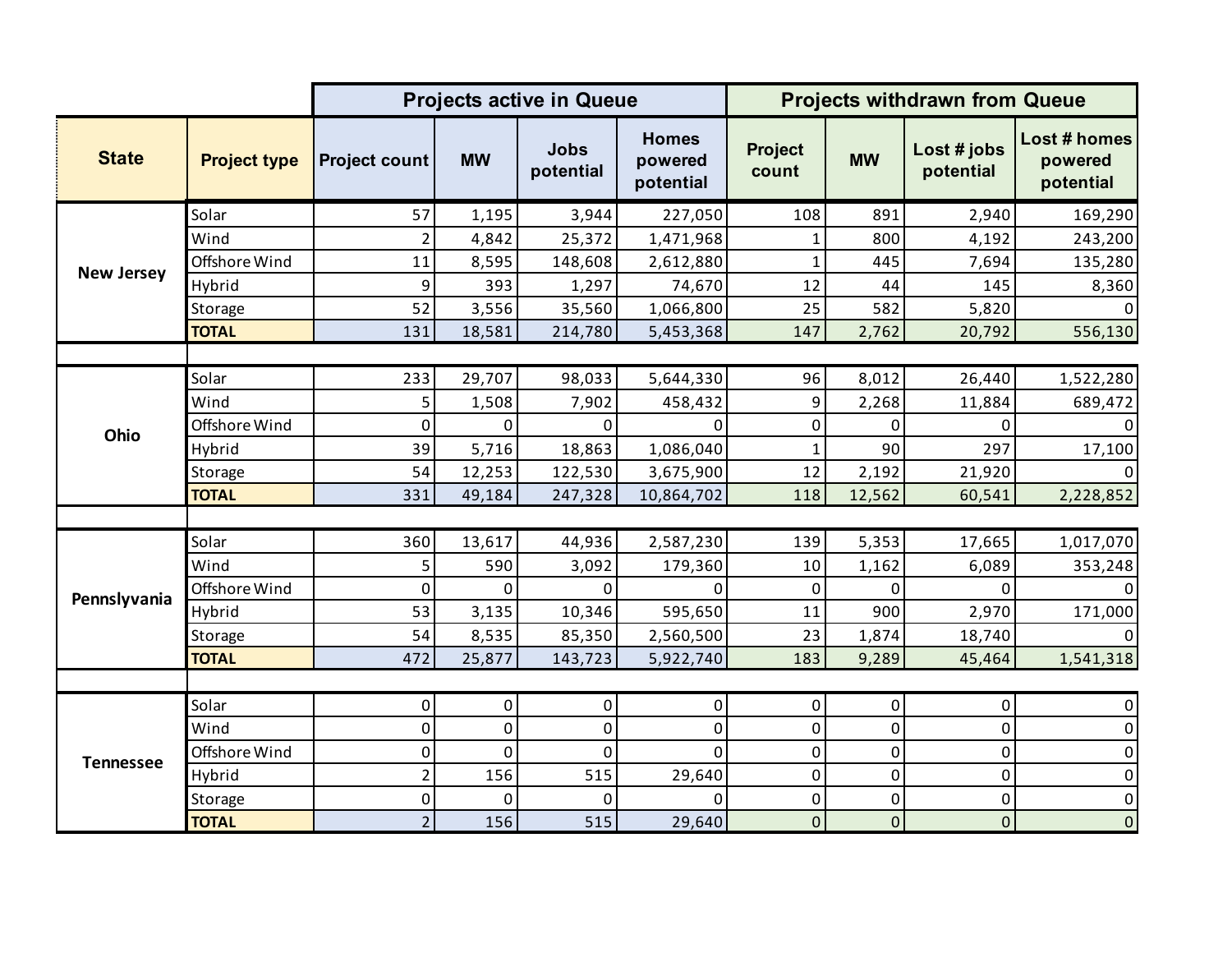|                      |                     |                      |              | <b>Projects active in Queue</b> |                                      | <b>Projects withdrawn from Queue</b> |           |                          |                                      |
|----------------------|---------------------|----------------------|--------------|---------------------------------|--------------------------------------|--------------------------------------|-----------|--------------------------|--------------------------------------|
| <b>State</b>         | <b>Project type</b> | <b>Project count</b> | <b>MW</b>    | <b>Jobs</b><br>potential        | <b>Homes</b><br>powered<br>potential | <b>Project</b><br>count              | <b>MW</b> | Lost # jobs<br>potential | Lost # homes<br>powered<br>potential |
|                      |                     |                      |              |                                 |                                      |                                      |           |                          |                                      |
| Virginia             | Solar               | 332                  | 32,043       | 105,742                         | 6,088,170                            | 183                                  | 11,810    | 38,973                   | 2,243,900                            |
|                      | Wind                | 3                    | 349          | 1,829                           | 106,096                              | 4                                    | 554       | 2,903                    | 168,416                              |
|                      | Offshore Wind       | 6                    | 5,040        | 87,142                          | 1,532,160                            | 4                                    | 2,416     | 41,773                   | 734,464                              |
|                      | Hybrid              | 82                   | 8,435        | 27,836                          | 1,602,650                            | 13                                   | 1,355     | 4,472                    | 257,450                              |
|                      | Storage             | 203                  | 22,436       | 224,360                         | 6,730,800                            | 24                                   | 2,164     | 21,640                   | $\Omega$                             |
|                      | <b>TOTAL</b>        | 626                  | 68,303       | 446,908                         | 16,059,876                           | 228                                  | 18,299    | 109,760                  | 3,404,230                            |
|                      |                     |                      |              |                                 |                                      |                                      |           |                          |                                      |
|                      | Solar               | 34                   | 3,143        | 10,372                          | 597,170                              | 4                                    | 110       | 363                      | 20,900                               |
|                      | Wind                | 3                    | 769          | 4,030                           | 233,776                              | $\overline{2}$                       | 180       | 943                      | 54,720                               |
| <b>West Virginia</b> | Offshore Wind       | 0                    | $\mathbf{0}$ | 0                               | $\Omega$                             | $\pmb{0}$                            | 0         | 0                        | 0                                    |
|                      | Hybrid              | 18                   | 3,959        | 13,065                          | 752,210                              | $\pmb{0}$                            | 0         | $\Omega$                 | 0                                    |
|                      | Storage             | 9                    | 2,321        | 23,210                          | 696,300                              | 3                                    | 365       | 3,650                    | $\mathbf{0}$                         |
|                      | <b>TOTAL</b>        | 64                   | 10,192       | 50,676                          | 2,279,456                            | 9                                    | 655       | 4,956                    | 75,620                               |
|                      |                     |                      |              |                                 |                                      |                                      |           |                          |                                      |
|                      | Solar               | 8                    | 217          | 716                             | 41,230                               | 17                                   | 1,282     | 4,231                    | 243,580                              |
|                      | Wind                | 0                    | $\mathbf 0$  | 0                               | $\Omega$                             | 3                                    | 2,056     | 10,773                   | 625,024                              |
|                      | Offshore Wind       | 0                    | 0            | 0                               | $\Omega$                             | $\pmb{0}$                            | 0         | 0                        | 0                                    |
| N/A                  | Hybrid              | $\mathbf{1}$         | 5            | 17                              | 950                                  | $\pmb{0}$                            | 0         | 0                        | 0                                    |
|                      | Storage             | 3                    | 350          | 3,500                           | 105,000                              | 5                                    | 204       | 2,040                    | $\Omega$                             |
|                      | <b>TOTAL</b>        | 12                   | 572          | 4,233                           | 147,180                              | 25                                   | 3,542     | 17,044                   | 868,604                              |
|                      |                     |                      |              |                                 |                                      |                                      |           |                          |                                      |
|                      | Solar               | 1,398                | 136,293      | 449,767                         | 25,895,670                           | 780                                  | 41,642    | 137,419                  | 7,911,980                            |
|                      | Wind                | 79                   | 25,336       | 132,761                         | 7,702,144                            | 60                                   | 13,803    | 72,328                   | 4,196,112                            |
| <b>PJM</b> total     | Offshore Wind       | 27                   | 18,330       | 316,926                         | 5,572,320                            | $\overline{7}$                       | 3,173     | 54,861                   | 964,592                              |
|                      | Hybrid              | 279                  | 34,152       | 112,702                         | 6,488,880                            | 70                                   | 7,964     | 26,281                   | 4,993,428                            |
|                      | Storage             | 513                  | 74,498       | 744,980                         | 22,349,400                           | 136                                  | 10,863    | 108,630                  | 0                                    |
|                      | <b>TOTAL</b>        | 2,296                | 288,609      | 1,757,135                       | 68,008,414                           | 1,053                                | 77,445    | 399,519                  | 18,066,112                           |